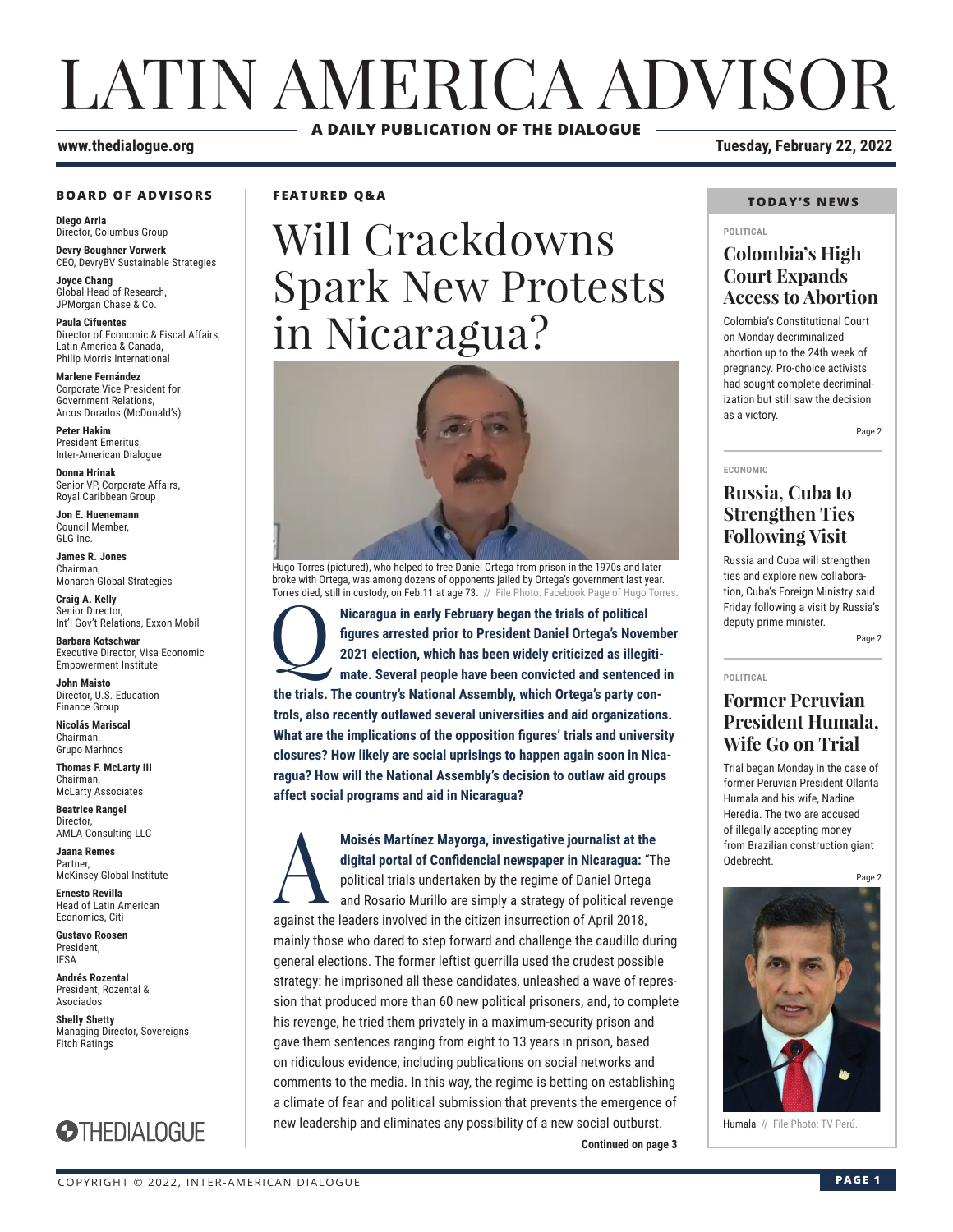#### **POLITICAL NEWS**

## Colombia's High Court Expands Access to Abortion

Colombia's Constitutional Court on Monday decriminalized abortion up to the 24th week of pregnancy, the Associated Press reported. The 5-4 ruling fell short of complete decriminalization, which pro-choice groups had sought, but activists still saw the decision as a victory. Previously, Colombia allowed abortions when a woman's life was in endangered, in cases of rape or when a fetus was malformed, the AP reported. The Constitutional Court's ruling will now allow women to have the procedure without restrictions until the 24th week of pregnancy. After that point, they would face restrictions. "We were trying to get the complete decriminalization of abortion ... but this is still a historic step," said Cristina Rosero, an attorney at the New York-based Center for Reproductive Rights, which was among five organizations that filed a lawsuit in 2020 in an effort to get the Constitutional Court to review the country's laws on abortion, the AP reported. However, advocates for keeping restrictions in place decried the ruling. Natalia Bernal, an attorney who supports restrictions on abortion called the court's decision "a fatal decision for Colombia," The Wall Street Journal reported. "It's one of the cruelest court decisions against children's rights. It's not just against women but against the unborn. There are long-term consequences," Bernal told the newspaper. In Latin America, Argentina, Chile and Uruguay allow abortions without restrictions until various stages of pregnancy, the AP reported. Last September, Mexico's Supreme Court ruled that women cannot be put on trial for terminating a pregnancy. In a poll last year in Colombia, 25 percent of respondents said they considered abortion a crime, while 42 percent said they did not. Women who get abortions illegally can face three years in prison. Health authorities estimate that some 400,000 women terminate pregnancies annually in Colombia, most of them illegally, The Wall Street Journal reported.

### **ECONOMIC NEWS**

## Russia, Cuba to Deepen Ties, Explore New Collaboration

Russia and Cuba will strengthen their ties and explore new avenues for collaboration in areas including energy, transportation, industry and banking, Cuba's Foreign Ministry said Friday following a visit to the Caribbean nation by Russian Deputy Prime Minister Yuri Borisov, Reuters reported. Cuba's government also expressed support for Russia as fears by Western nations mount over a potential Russian invasion of Ukraine. In its statement, Cuba accused the United States and its allies of targeting Russia with what it called "a propaganda war." Cuba also said that it "reiterates its position against the unilateral and unjust sanctions imposed by the West on the Eurasian country and against the expansion of the North Atlantic Treaty Organization towards the Russian borders," the wire service reported. Earlier in the week, Borisov visited Venezuela and Nicaragua, saying that Moscow would deepen ties also with those allies. Last month, Russian Deputy Foreign Minister Sergei Rybakov refused to rule out the possibility of Russia sending military actors to Latin America. In a **[Q&A](https://www.thedialogue.org/wp-content/uploads/2022/02/LAA220201.pdf)** published Feb. 1 in the Advisor, Fabiana Perera, adjunct professor at Georgetown University, said that possibility should be taken seriously. "Russia's relationship with Cuba, Nicaragua and Venezuela is strong enough for the threat of the deployment of 'military actors' to be credible," said Perera. "This is a consequence of Russia's investment in the region over the past decade, a time that has seen the United States focus most of its efforts elsewhere, to its own detriment." Last week, Brazilian President Jair Bolsonaro met in Moscow with Russian President Vladimir Putin, a trip that the White House criticized on Friday. "I think Brazil may be on the other side of where the global community stands,' said White House Press Secretary Jen Psaki, Reuters reported. During his trip, Bolsonaro expressed "solidarity" with Russia, though he did not elaborate.

#### **NEWS BRIEFS**

## **Trial Begins in Bribery Trial of Former Peruvian President Humala, Wife**

Former Peruvian President Ollanta Humala went on trial Monday in connection with a bribery scandal involving Brazilian construction giant Odebrecht, Agence France-Presse reported. He and his wife, Nadine Heredia, are accused of illegally accepting \$3 million from Odebrecht while Humala was campaigning for president. Prosecutors are seeking 20 years in prison for the ex-president, and 26 years for his wife, according to AFP. Both have denied wronadoina.

## **Chilean Banks See Positive Momentum in 2021, But Trend May Slow: Fitch**

Chilean banks saw "positive momentum" in their results last year, though that trend could be slowing in the first half of this year. FitchRatings said Friday in a report. Chile's economic recovery and a low comparative base aided results in 2021 as net income grew to last year to \$4.42 billion, a 208 percent increase as compared to 2020, Fitch said. Chile's banking system also a decrease in loan-loss provisions last year, the ratings agency added.

## **Pan-American Life Announces Merger of Unit**

Pan-America Life Insurance Group, which offers life, accident and health coverage in several countries in Latin America and the Caribbean, on Monday announced the merger of its Mutual Trust Life Insurance Company subsidiary into its Pan-American Life Insurance Company unit. The merger will result in Mutual Trust becoming a fully integrated division that will be called Mutual Trust Life Solutions, the parent company said in a statement. Mutual Trust will continue its operations with no resulting changes to its product portfolio or distribution channels, the statement added.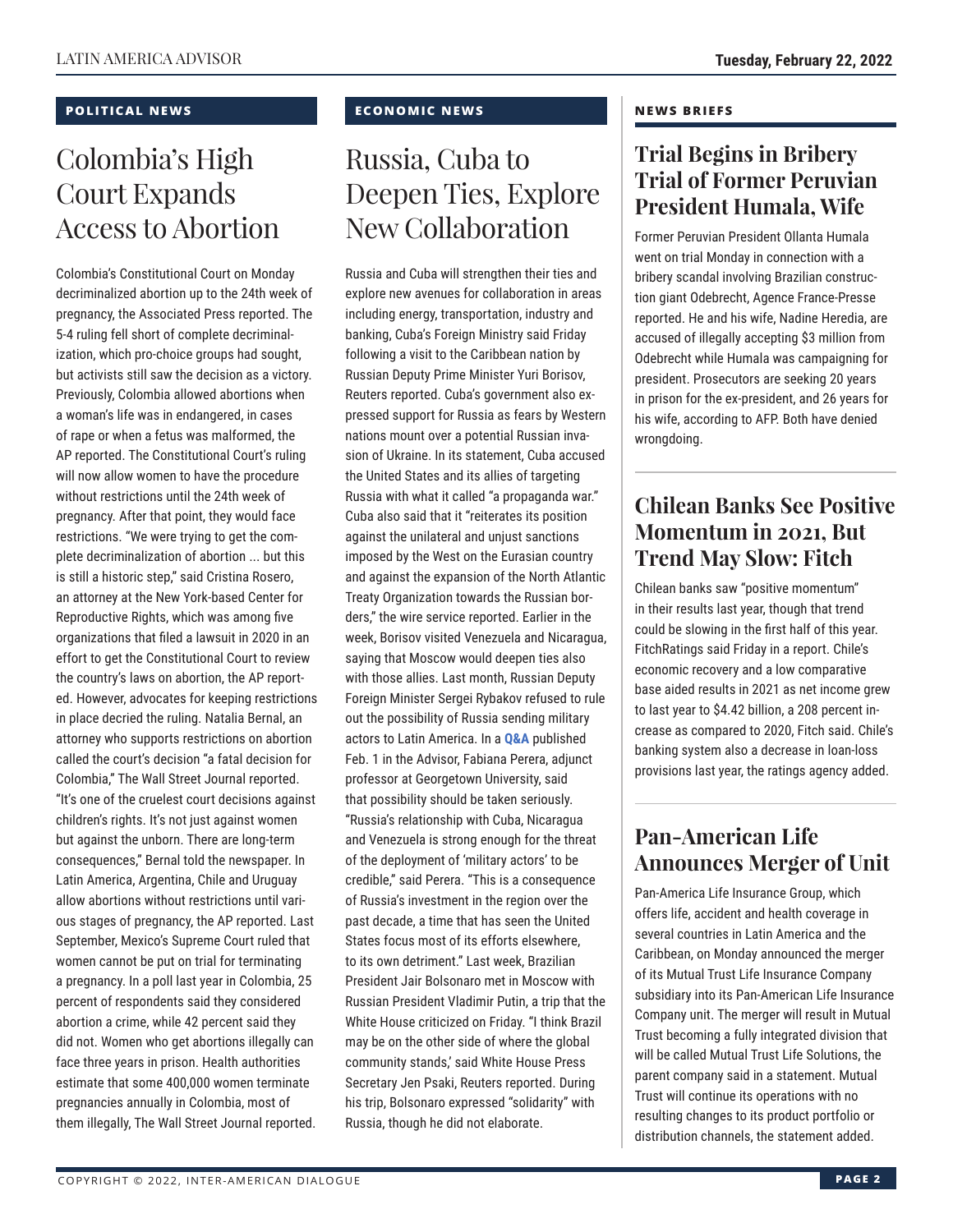#### **BUSINESS NEWS**

## Brazil's Cielo Agrees to Sell Stake in Merchant e-Solutions

Brazil-based payment processor Cielo announced Friday that it has agreed to sell its stake in U.S.-based Merchant e-Solutions for as much as \$290 million, Brazilian newspaper Valor Econômico reported. Cielo said it is selling the stake in the payment services provider to a unit of Integrum Holdings. The buyer's Sam I Acquisition Corp. will pay \$140 million for the stake at the closing of the transaction and as much as \$150 million in connection with an earn-out component that will be depend on various conditions, Reuters reported. "The transaction is part of Cielo's strategy to increase focus on its core business in Brazil, in line with other divestments concluded during 2021," Cielo said in a securities filing. The announcement sent Cielo's shares to their highest levels since last August, making them the top gainers that day on Brazil's Bovespa stock index. Cielo said its board of directors had approved the terms and conditions of the sale and that its conclusion is subject to various conditions that are typical for this type of transaction, Valor Econômico reported. Cielo bought the stake in Merchant e-Solutions in a transactions worth \$670 million. Despite Cielo's sale of the stake for less than the company paid for it a decade ago, analysts at Citi said the sale was a good move. "Merchant-e generated less than \$2 million in net income in 2021 after years of heavy losses," said Citi analysts, Valor Econômico reported. On Feb. 2, Cielo reported fourth-quarter net profit of 336.9 million reais (\$64.03 million), a 13 percent increase as compared to the same quarter a year earlier, Reuters reported. The company also reported operational net revenue of 3.1 billion reais, a 3.9 percent increase year-on-year for the fourth quarter. Last August, Cielo denied a local newspaper report that its board of directors as considering a move to take the company private, Yahoo Finance reported at the time.

#### **FEATURED Q&A / Continued from page 1**

To complete this strategy and continue with its political revenge, 'orteguismo' impounded universities that were the core of the student protest movements in 2018 and closed NGOs that were dedicated to promoting democratic knowledge and critical thinking. This is a strategy that, supported by the surveillance and espionage operations of the army and the police, guarantees the regime the improbability that the scenario of the 2018 protests will be repeated."

Emily Mendrala, deputy as-<br>
sistant secretary for Weste<br>
Hemisphere affairs at the U<br>
Department of State: "The compartment of State: "The compartment of State" **sistant secretary for Western Hemisphere affairs at the U.S. Department of State:** "The ongoing trials and actions against universities, journalists and NGOs represent the latest chapter in the Ortega-Murillo government's effort to spread fear and close the remaining democratic spaces in Nicaragua. The government's takeover of private universities and canceling of NGOs demonstrate its pursuit of ever greater political and social control. These actions deprive Nicaraguans, and young people in particular, of opportunities vital to their future and the future of the country. The charges against the detainees were always political in nature and meant to exclude the legitimate opposition from last year's electoral process. The unjust treatment of the detainees denies the prisoners access to family members, legal counsel and adequate food. Credible accounts reveal other abuses: excessive confinement, continuous interrogations, and sleep deprivation. These abuses are particularly egregious and unconscionable for the many older or ill detainees, such as retired General Hugo Torres, who died in custody during his unjust, inhumane and abusive imprisonment. The detainees have never been given a fair process, and the trials are being conducted without transparency. Respected Nicaraguan lawyers have highlighted numerous irregularities. Reliable public polling suggests that even many ruling party sympathizers are appalled by these repressive government actions. The

United States government urges Nicaragua to immediately and unconditionally release these individuals whose only crime was to pursue peaceful political change."

## **Cynthia Arnson, director of the Latin American Program at the Woodrow Wilson Internation-<br>al Center for Scholars: "The herrifo sequence of show trials underway in Latin American Program at the Woodrow Wilson International Center for Scholars:** "The

horrific sequence of show trials underway in Nicaragua, coupled with the attacks on universities and NGOs, manifest the Ortega-Murillo regime's quest for total control of the country's political and civic life. It should not have taken the death in prison of former Sandinista commander Hugo Torres to re-awaken the international community to the gravity of Nicaragua's human rights crisis. Since last year's arrests of opposition leaders last

## **It has been clear that Daniel Ortega will stop at nothing to assure his grip on power."**

**— Cynthia Arnson**

year in advance of the November presidential election, it has been clear that Daniel Ortega will stop at nothing to assure his grip on power. The university closures are an extension of that effort, given the leading role that students and young people played in the massive anti-government protests of 2018, during which government troops and allied paramilitaries murdered hundreds in cold blood. Similarly, the crackdown on aid groups aims to ensure that no entity independent of the government acquires legitimacy in the eyes of the Nicaraguan people. All of these measures will have a chilling effect on future activism. The economic and individual sanctions imposed by the Biden administration signal a repudiation of the government's tactics. But they are unlikely to produce a change in regime behavior especially Ortega's, who four decades ago **Continued on page 4**